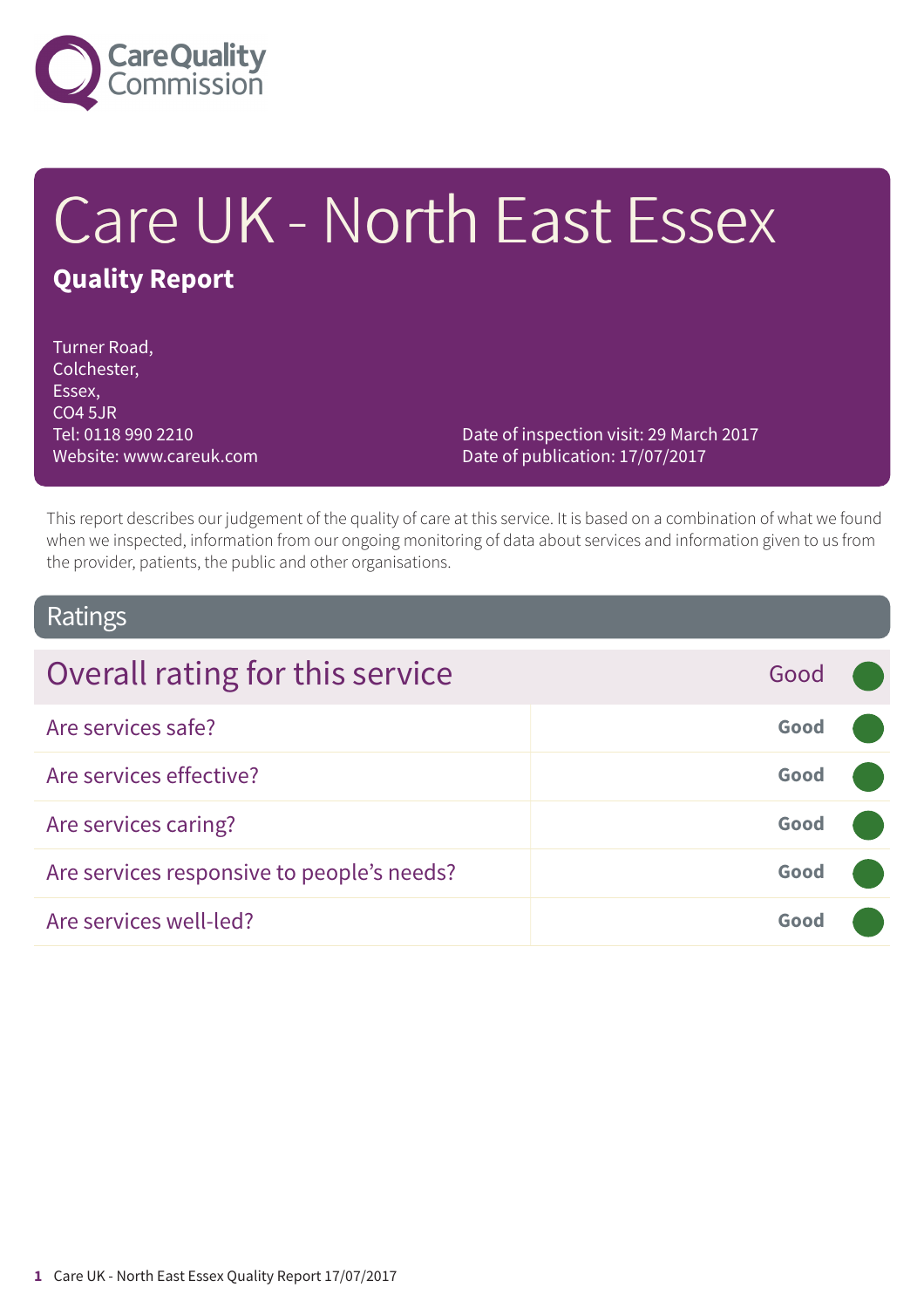### **Contents**

| Summary of this inspection                  | Page           |  |
|---------------------------------------------|----------------|--|
| Overall summary                             | $\overline{2}$ |  |
| The five questions we ask and what we found | $\overline{4}$ |  |
| What people who use the service say         | $\overline{7}$ |  |
| Detailed findings from this inspection      |                |  |
| Our inspection team                         | 8              |  |
| Background to Care UK - North East Essex    | 8              |  |
| Why we carried out this inspection          | 8              |  |
| How we carried out this inspection          | 8              |  |
| Detailed findings                           | 10             |  |

### Overall summary

#### **Letter from the Chief Inspector of General Practice**

We carried out an announced comprehensive inspection at Care UK – North East Essex on 29 March 2017. The service provides out-of-hours GP services. Overall the service is rated as good.

Our key findings across all the areas we inspected were as follows:

- There was an open and transparent approach to safety and an effective system in place for recording, reporting and learning from significant events. Learning from significant events was cascaded nationally throughout the organisation.
- Risks to patients were assessed and well managed.
- Patients' care needs were assessed and delivered in a timely way according to need. The service met the National Quality Requirements.
- Staff assessed patients' needs and delivered care in line with current evidence based guidance. Staff had been trained to provide them with the skills, knowledge and experience to deliver effective care and treatment.
- The service maintained appropriate standards of cleanliness and hygiene.
- There was a system in place that enabled staff access to patient records, and the out-of-hours staff provided the local GPs and hospital, with information following contact with patients when appropriate.
- The service managed patients' care and treatment in a timely way.
- Information about services and how to complain was available and easy to understand. Improvements were made to the quality of care as a result of complaints and concerns.
- The service worked proactively with other organisations and providers to develop services that supported alternatives to hospital admission where appropriate and improved the patient experience.
- The service had good facilities and was well equipped to treat patients and meet their needs. The vehicles used for home visits were clean and well equipped.
- Patient feedback was strong and consistently positive. Patients said they were treated with compassion, dignity and respect and they were involved in their care and decisions about their treatment.
- There was a clear leadership structure and staff felt supported by management. The service proactively sought feedback from staff and patients, which it acted on.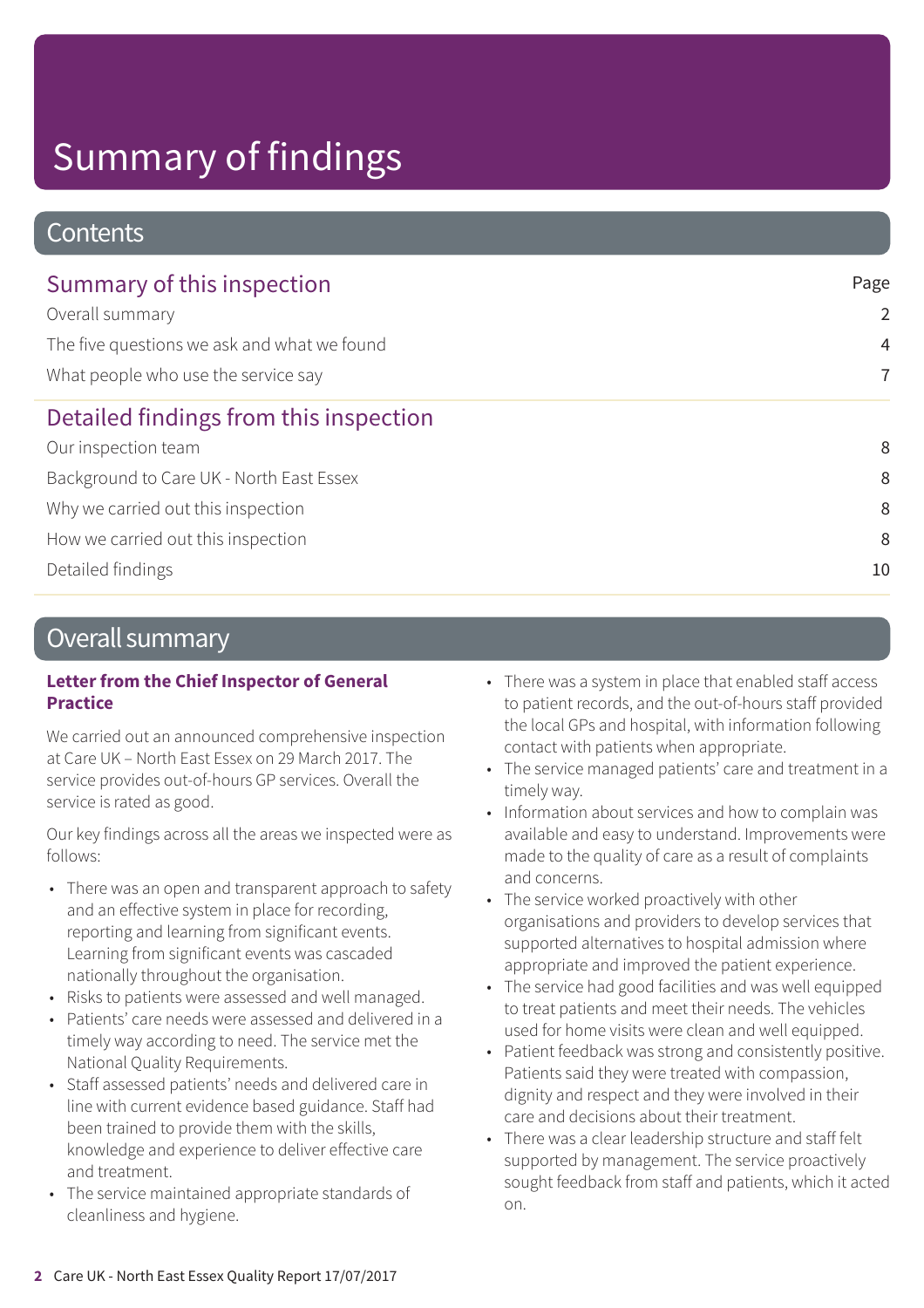- The provider had created an in-house learning mobile app for staff to use on their phones and handheld tablet devices.This had led to a 100% uptake of mandatory training courses for all staff within the organisation.
- The provider was aware of and complied with the requirements of the duty of candour.

#### **Professor Steve Field (CBE FRCP FFPH FRCGP)**

Chief Inspector of General Practice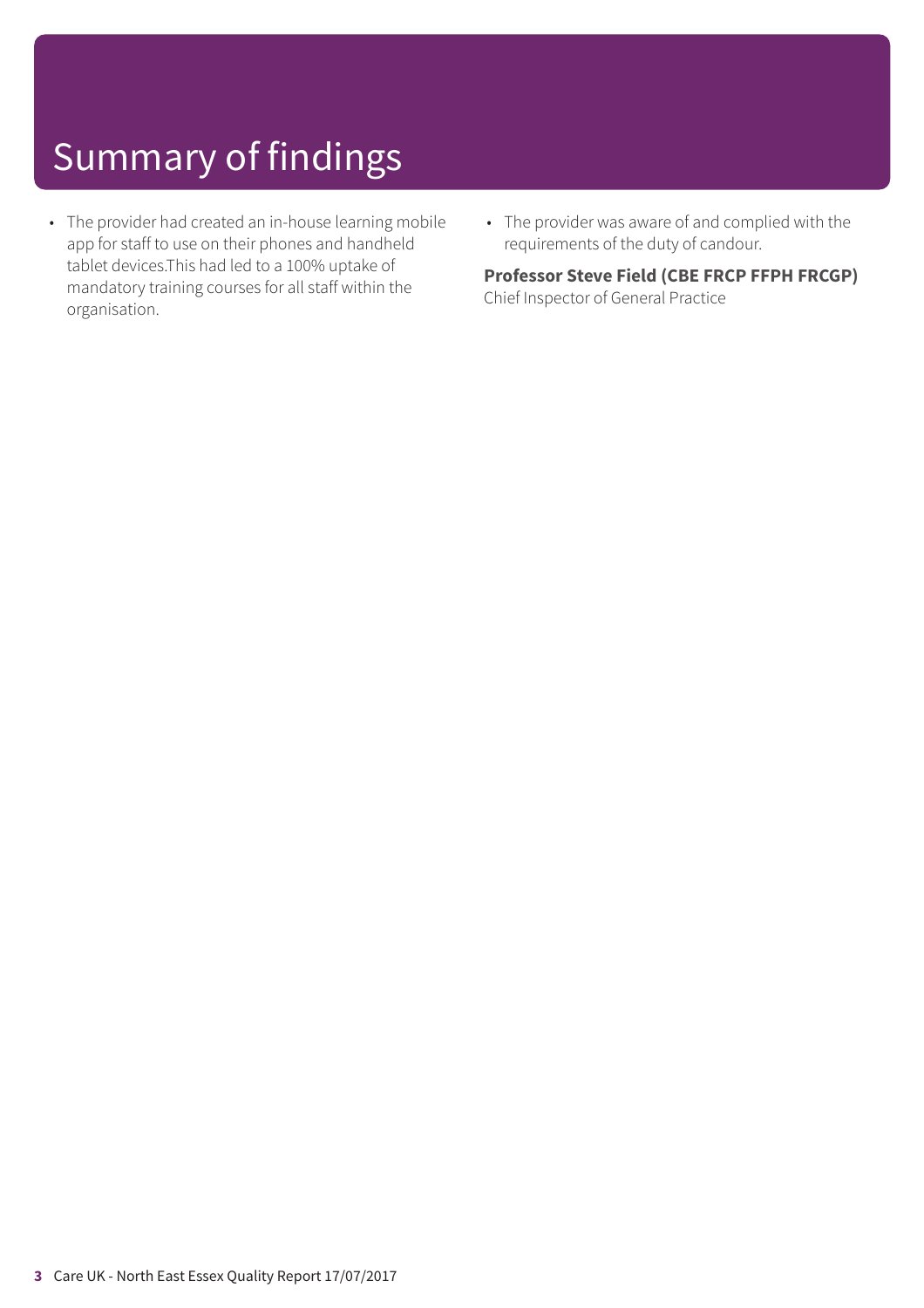### The five questions we ask and what we found

We always ask the following five questions of services.

#### **Ar e services safe ?**

The servic e is rated as good for providing saf e services.

- Risks t o patients wer e assessed and well managed.
- Staff understood and fulfilled their responsibilities to raise concerns and report incidents and near misses.
- There was an effective system in place for recording, reporting and learning from significant events
- Lessons were shared to make sure action was taken to improve saf ety in the service.
- When things went wrong patients were informed in keeping with the Duty of Candour. The y wer e given an explanation based on facts, an apology if appropriat e and, wher ever possible, a summar y of learning from the event in the preferred method of communication by the patient. The y wer e told about any actions to improve processes to prevent the same thing happening again.
- The out-of-hour s servic e had clearly defined and embedded system and processes in plac e t o keep patients saf e and saf eguarded from abuse.
- When patients could not be contacted at the time of their home visit, or if they did not attend for their appointment, there were processes in place to follow up patients who were potentially vulnerable.
- There were systems in place to support staff undertaking home visits. For example; car s wer e fully equipped and maintained, a backup mobile phone was available and ther e was always easy ac cess t o support from senior clinicians and managers.
- Staff were aware of their responsibilities regarding information sharing, documentation of saf eguarding concerns and how t o contact rele vant agencies in normal working hour s and out of hours.

#### **Ar e services effective ?**

The service is rated as good for providing effective services.

- The servic e was consistently meeting National Quality Requirements (performanc e standards) for GP out–of-hour s services t o ensur e patient needs wer e me t in a timely way.
- Staff assessed needs and delivered care in line with current evidence based guidance.
- Clinical audits demonstrated quality improvement.

**Good –––**

**Good –––**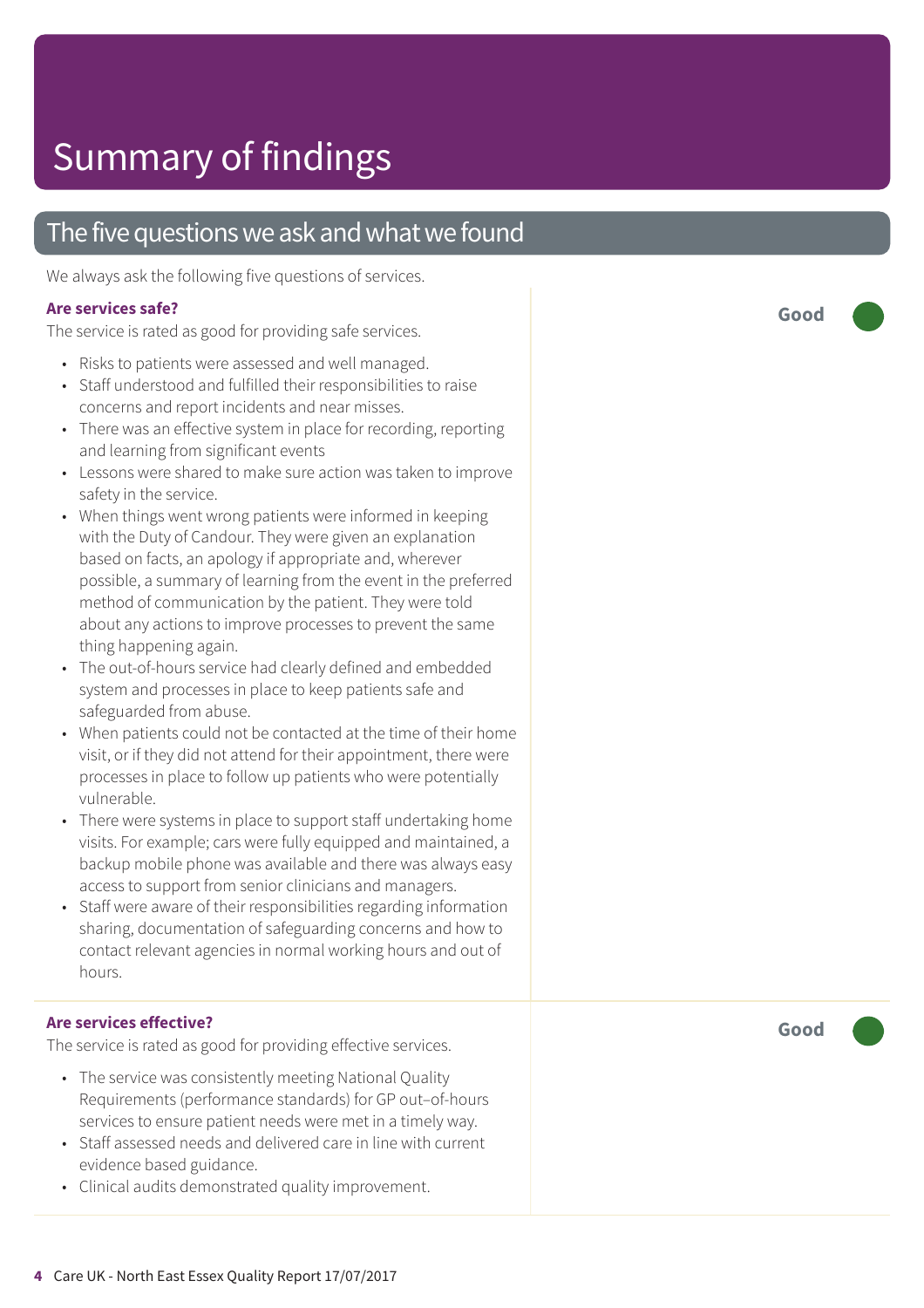• Staff had the skills, knowledge and experience to deliver effective care and treatment. • There was evidence of appraisals and personal development plans for all staff employed by the service. • Staff worked with other health care professionals to understand and meet the range and complexity of patients' needs. **Are services caring?** The service is rated as good for providing caring services. • Feedback from patients on CQC comment cards and feedback collected by the provider was strong and consistently positive. • Patients said they were treated with compassion, dignity and respect and they were involved in decisions about their care and treatment. • Information for patients about the services available was easy to understand and accessible. • We saw staff treated patients with kindness and respect, and maintained patient and information confidentiality. • Patients were kept informed with regard to their care and treatment throughout their visit to the out-of-hours service. **Good ––– Are services responsive to people's needs?** The service is rated as good for providing responsive services. • Service staff reviewed the needs of its local population and engaged with its commissioners to secure improvements to services where these were identified. The organisation met with the commissioners on a regular basis to discuss their performance against several key performance indicators. • The service had good facilities and was well equipped to treat patients and meet their needs. • The service had systems in place to ensure patients received care and treatment in a timely way and according to the urgency of need. The service consistently met or exceeded the national quality requirements in how quickly they saw patients. • Information about how to complain was available and easy to understand and evidence showed the service responded quickly to issues raised. Learning from complaints was shared with staff and other stakeholders. **Good ––– Are services well-led?** The service is rated as good for being well-led. **Good –––**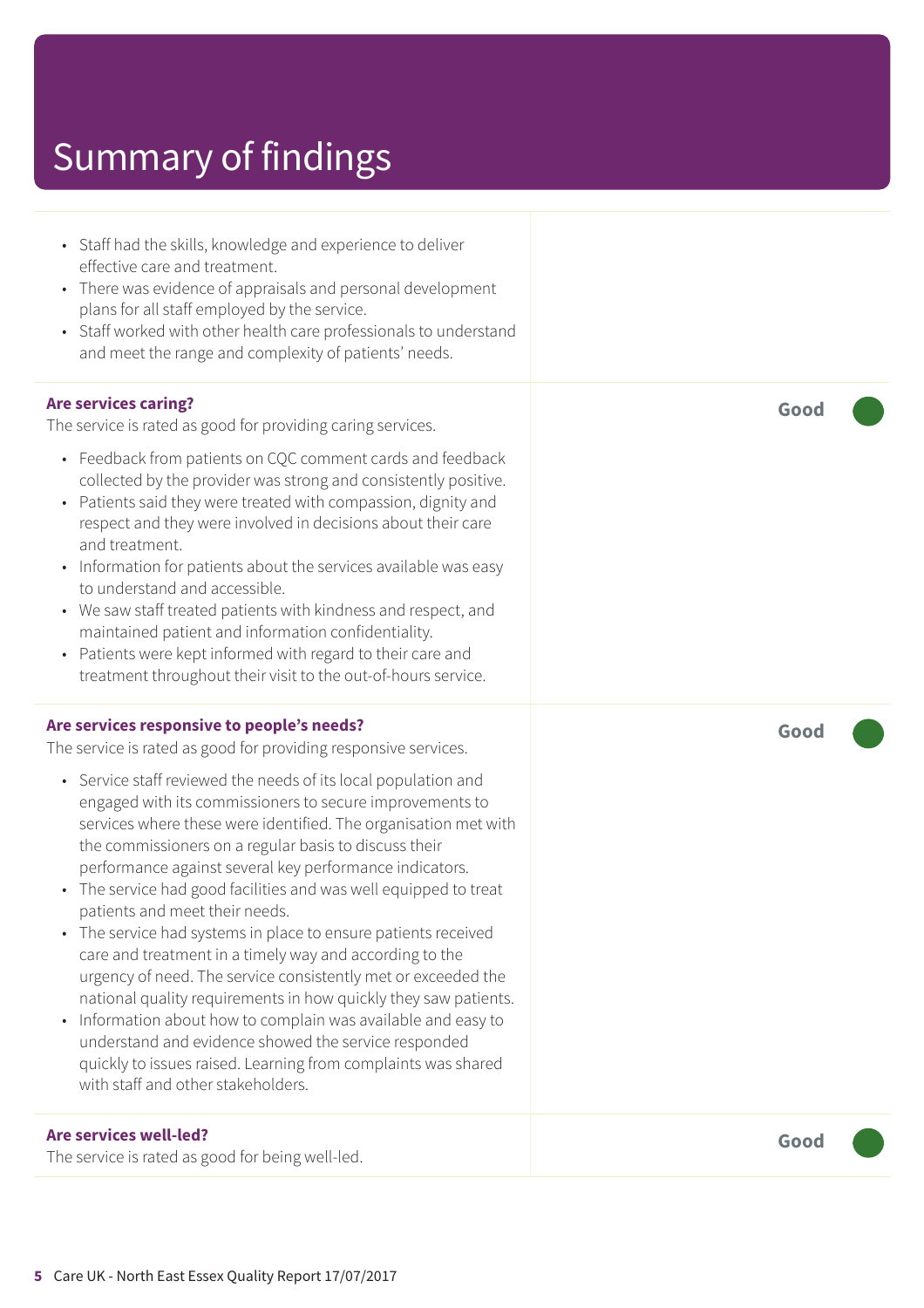- The service had a clear vision with quality and safety as its top priority. The strategy to deliver this vision had been produced with stakeholders and was regularly reviewed and discussed with staff.
- High standards were promoted, they were owned by all service staff and teams worked together across all roles to achieve these standards.
- Governance and performance management arrangements had been proactively reviewed and took account of current models of best service.
- The provider was aware of and complied with the requirements of the duty of candour. The provider encouraged a culture of openness and honesty. The service had systems in place for notifiable safety incidents and ensured this information was shared with staff to ensure appropriate action was taken.
- There was a high level of constructive engagement with staff.
- The service gathered feedback from patients which influenced service development. For example, the service proactively sought patient feedback following consultations using a short survey installed on handheld tablet devices. This was frequently analysed to highlight any trends in feedback. In the primary care centres there were posters in the waiting areas that encouraged patients to comment on the services provided.
- The service had an employee recognition scheme where staff could nominate a colleague who would receive a retail or restaurant voucher and the winner's name was displayed on a notice board.
- There was a strong focus on continuous learning and improvement at all levels. The provider had made use of an external contractor who had been given an open brief to seek and devise development opportunities into elements of service delivery in the out-of-hours environment.
- The provider had created an in-house learning mobile app for staff to use on their phones and handheld tablet devices. This had led to a 100% uptake of mandatory training courses for all staff within the organisation.
- The service was developing out of hours cover for German military staff with direct routes to local care provision.
- The service was working with the local Clinical Commissioning Group (CCG) to develop a dental care pathway due to the lack of out of hours provision in their area.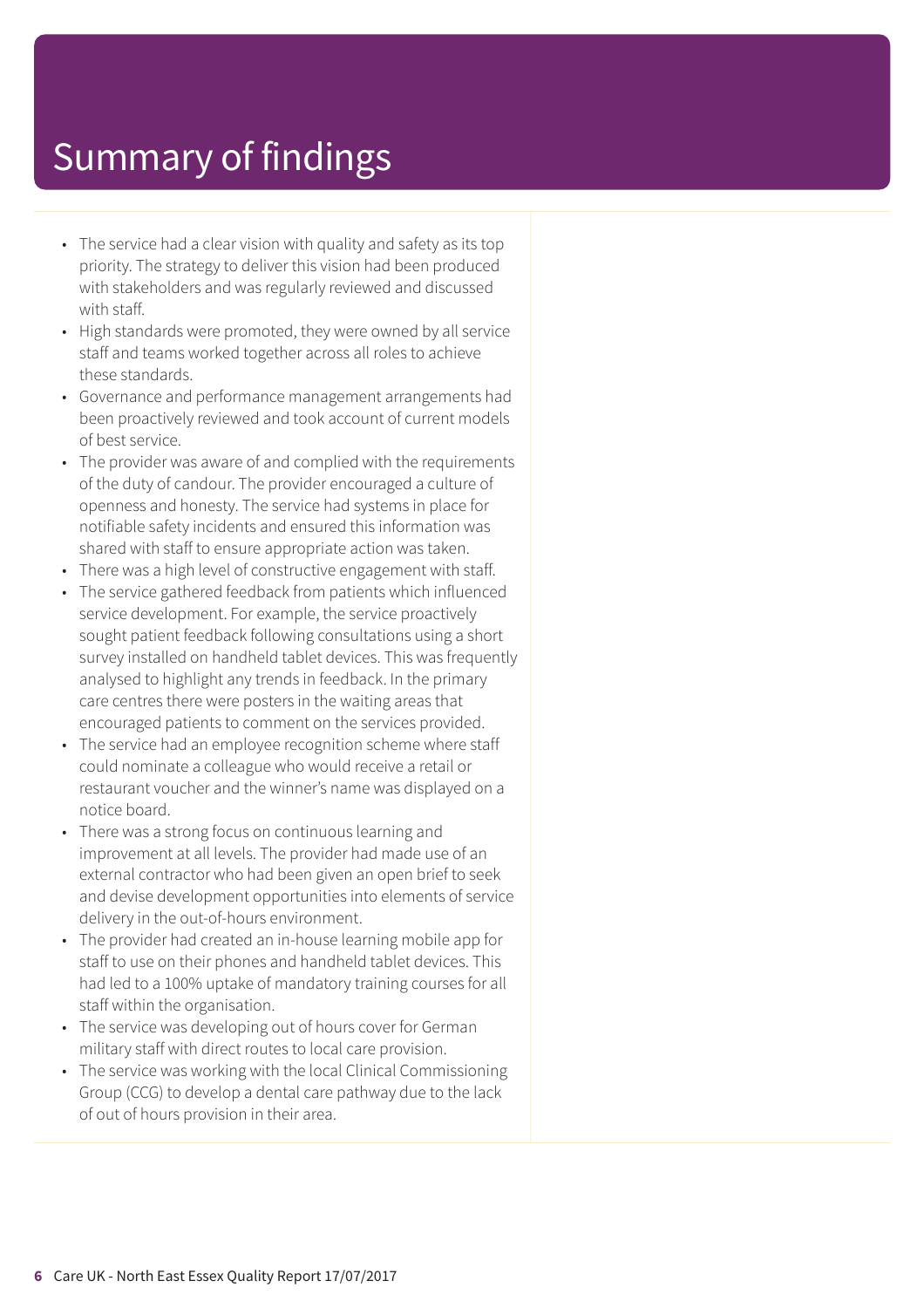### What people who use the service say

Care UK – North East Essex proactively sought patient feedback following consultations using a short survey installed on handheld tablet devices. In January 2017, 449 patients had responded on their survey tablet and 94% said they were extremely likely or likely to recommend the service they had received with additional 4% as neutral. 97% of patients said throughout the consultation they felt the doctor or nurse listened carefully to what they had to say and 98% said they felt treated with respect during the consultation. The trends in feedback were closely monitored by the senior management team.

The National GP Patient Survey, published in July 2016, asked patients about their satisfaction with their local out-of-hours service. The survey covered patients living within boundaries of the North East Essex Clinical Commissioning Group. 10,388 surveys were sent out and 4,507 were returned completed, which represented a 45% response rate. Patients were asked "how would you describe your last experience of NHS services when you wanted to see a GP but your GP surgery was closed" and 69% of patients thought the service was either good or fairly good. This was higher than the national average of 67%.

As part of our inspection we also asked for CQC comment cards to be completed by patients prior to our inspection. We received 15 comment cards which were all positive about the standard of care received. Patients made positive comments about the care and treatment that they received and about the timely access to care.

We spoke with eight patients during the inspection. All patients said they were satisfied with the care they received and thought staff were approachable, committed and caring.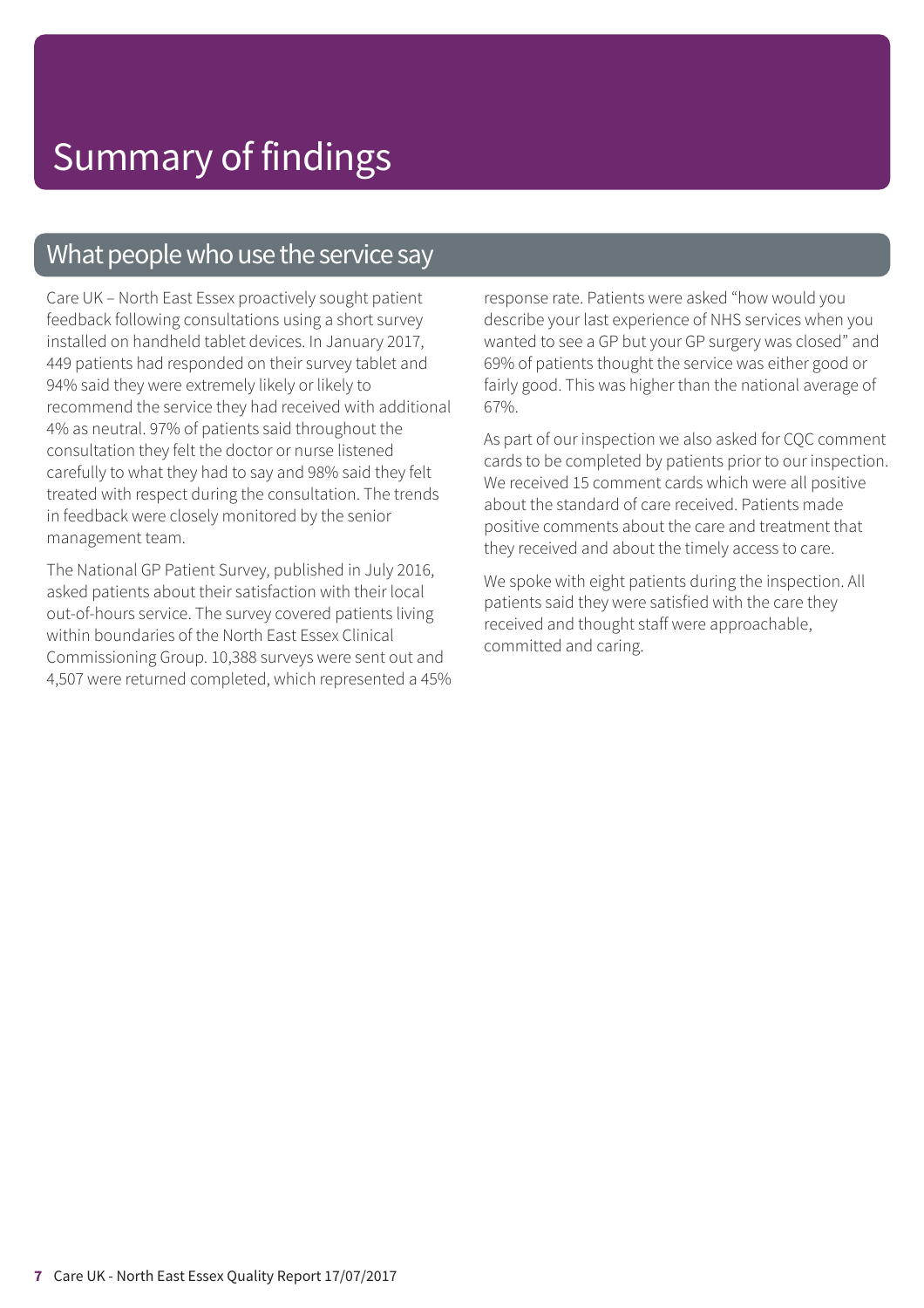

# Care UK - North East Essex **Detailed findings**

### Our inspection team

#### **Our inspection team was led by:**

Our inspection team was led by a CQC primary medical services lead inspector. The team included three further CQC primary medical services inspectors, a GP specialist adviser, an advanced nurse practitioner specialist adviser, and a practice manager specialist adviser.

### Background to Care UK -North East Essex

Care UK – North East Essex out-of-hours service provides out-of-hours primary care services. The service is commissioned by the North East Essex Clinical Commissioning Group (CCG) to provide out-of-hours cover for a patient population of approximately 328,000 within the areas of Colchester Borough Council and Tendring District Council.

The clinicians include a mixture of employed GPs and self-employed contractor GPs, Advanced Nurse Practitioners, Urgent Care Practitioners (nurses and paramedics) and Pharmacists.

The service provides GP out-of-hours services Monday to Friday from 6.30pm to 8am, and for 24 hours a day at weekends and during bank holidays. The head office is located in Colchester, Essex. The GP out-of-hours service is run from three sites in Colchester, Clacton and Harwich. All three locations are open at weekends and two are open for set appointments during the week with the third site open as required and available.

The type of consultation offered is dependent on circumstances, clinical need and either the outcome of an assessment within the service or a transfer for a contact (face to face appointment) from the 111 service, who are the first point of contact. Appointments are transferred to be booked by the OOH service or a home visit or triage assessments arranged.

### Why we carried out this inspection

We carried out a comprehensive inspection of this service under Section 60 of the Health and Social Care Act 2008 as part of our regulatory functions. The inspection was planned to check whether the provider is meeting the legal requirements and regulations associated with the Health and Social Care Act 2008, to look at the overall quality of the service, and to provide a rating for the service under the Care Act 2014.

### How we carried out this inspection

Before visiting, we reviewed a range of information we hold about the service and asked other organisations to share what they knew. We carried out an announced visit on 29 March 2017. During our visit we:

- Spoke with a range of staff and spoke with patients who used the service.
- Observed how patients were provided with care and talked with carers and/or family members
- Inspected the out of hours premises, looked at cleanliness and the arrangements in place to manage the risks associated with healthcare related infections.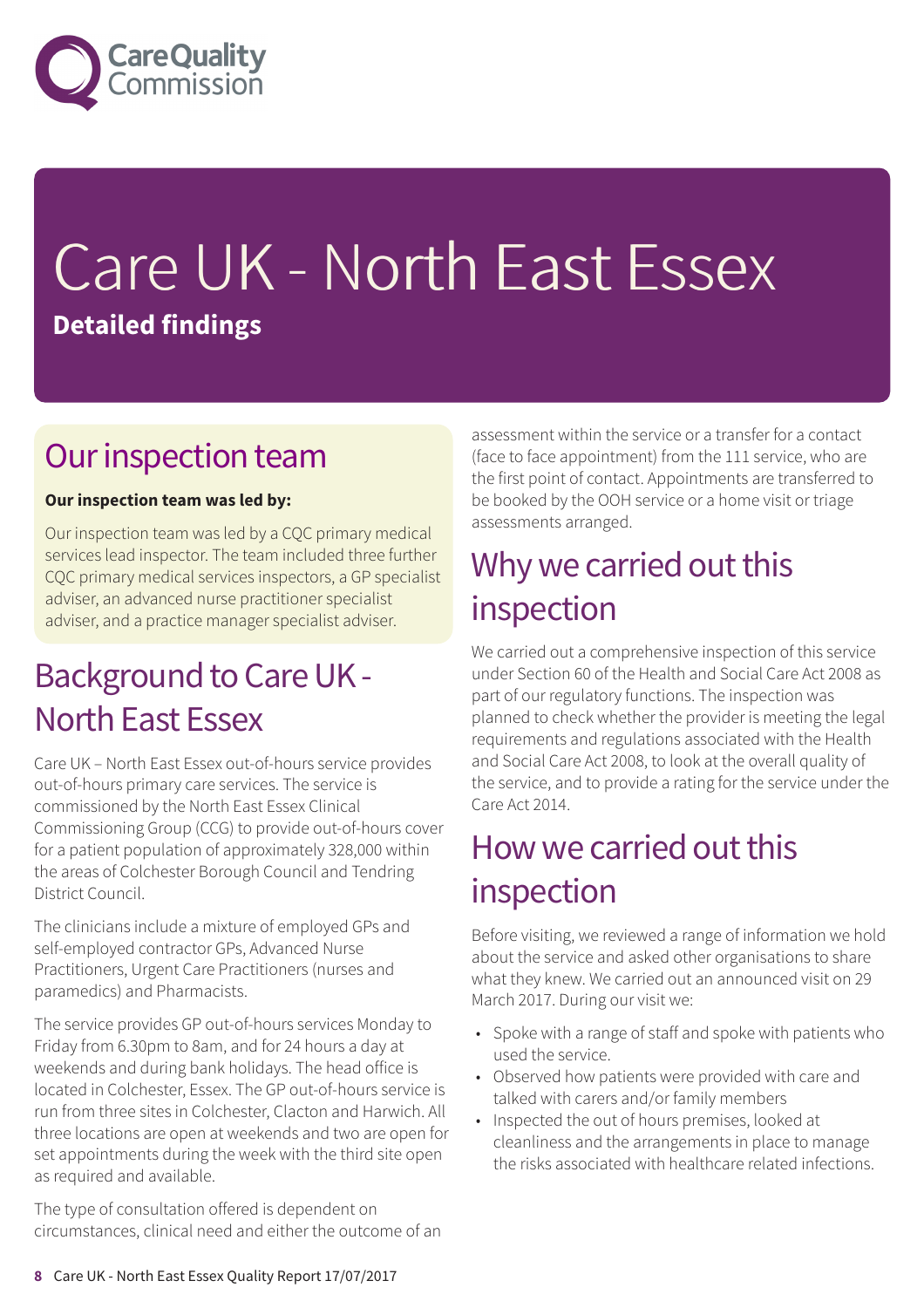### Detailed findings

- Looked at the vehicles used to take clinicians to consultations in patients' homes, and we reviewed the arrangements for the safe storage and management of medicines and emergency medical equipment.
- Reviewed comment cards where patients and members of the public shared their views and experiences of the service.

To get to the heart of patients' experiences of care and treatment, we always ask the following five questions:

- Is it safe?
- Is it effective?
- Is it caring?
- Is it responsive to people's needs?
- Is it well-led?

Please note that when referring to information throughout this report, for example any reference to the National Quality Requirements data, this relates to the most recent information available to the CQC at that time.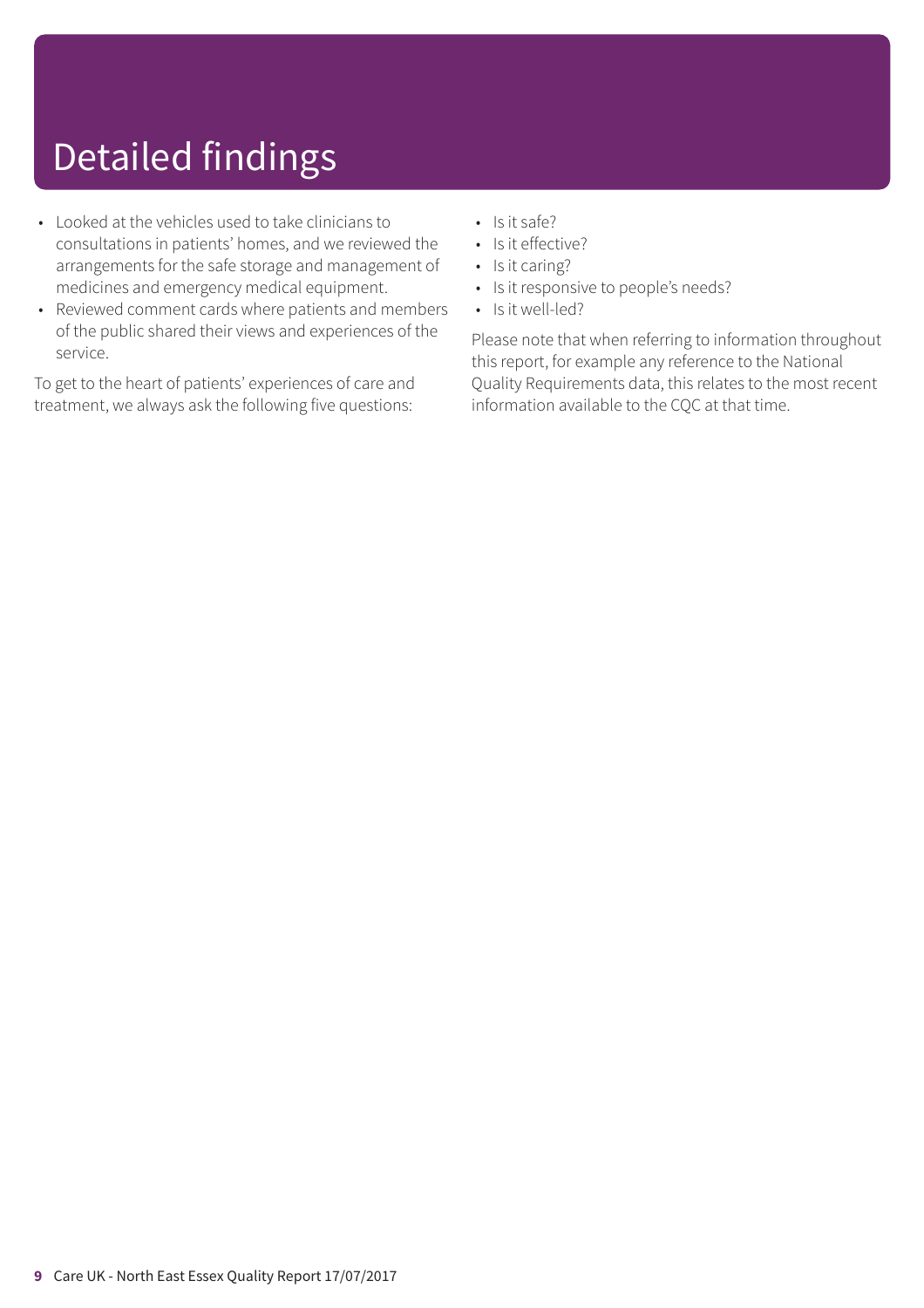### Are services safe?

### **Our findings**

#### **Safe track record and learning**

There was an effective system in place for reporting and recording significant events.

- Staff told us they would inform the service manager of any incidents and there was a recording form available on the service's computer system. The incident recording form supported the recording of notifiable incidents under the duty of candour (the duty of candour is a set of specific legal requirements that providers of services must follow when things go wrong with care and treatment). We saw evidence that when things went wrong with care and treatment, patients were informed of the incident, received support, an explanation based on facts, an apology where appropriate, and were told about any actions to improve processes to prevent the same thing happening again.
- The service carried out a thorough analysis of the significant events and ensured that learning from them was disseminated to staff, including locums, and embedded in policy and processes. All clinical events were reviewed by the medical director and notifications sent to relevant bodies such as the people involved, commissioners of the service and CQC. Incidents were also taken to regional and national panels. Data showed that all serious incidents were reported to the commissioner within the agreed timescales. All significant incidents were referred to clinical commissioning group significant incident panels.

We reviewed safety records, incident reports, patient safety alerts and minutes of meetings where these were discussed. We saw evidence that lessons were shared and action was taken to improve safety in the service. The organisation sent out a national quarterly clinical newsletter in which significant events were shared and discussed. For example we saw a newsletter in which, amongst several other significant event analyses, three different presentations of a pulmonary embolism (blood clot on the lungs) were described, with questions posed to the reader; these had all been raised as significant events from different services within the organisation. This was followed by several pages that described and discussed relevant clinical guidelines to help ensure staff kept up to date with best clinical practice.

Medicines recalls were circulated to staff for action if required. The service provider kept records to demonstrate that all relevant alerts had been appropriately actioned.

#### **Overview of safety systems and processes**

The service had clearly defined and embedded systems, processes and services in place to keep patients safe and safeguarded from abuse, which included:

- Arrangements were in place to safeguard children and vulnerable adults from abuse. These arrangements reflected relevant legislation and local requirements. Policies were accessible to all staff. The policies clearly outlined who to contact for further guidance if staff had concerns about a patient's welfare. There was a lead member of staff for safeguarding who had received appropriate training for this role. Staff demonstrated they understood their responsibilities and all had received training on safeguarding children and vulnerable adults relevant to their role. All clinicians were trained to child safeguarding level three. The service maintained oversight of self-employed staff with a training certificate log.
- Notices in the waiting rooms advised patients that chaperones were available if required. All staff who acted as chaperones were trained for the role and had received a Disclosure and Barring Service (DBS) check (DBS checks identify whether a person has a criminal record or is on an official list of people barred from working in roles where they may have contact with children or adults who may be vulnerable).
- The service maintained appropriate standards of cleanliness and hygiene. We observed the premises to be clean and tidy. There was an infection control lead. There was an infection control protocol in place and staff had received up to date training. Annual infection control audits were undertaken and we saw evidence that action was taken to address any improvements identified as a result.
- There was a system in place to ensure equipment was maintained to an appropriate standard and in line with manufacturers' guidance.
- We reviewed 10 personnel files of employed and self-employed staff and found appropriate recruitment checks had been undertaken prior to employment. For example, proof of identification, references,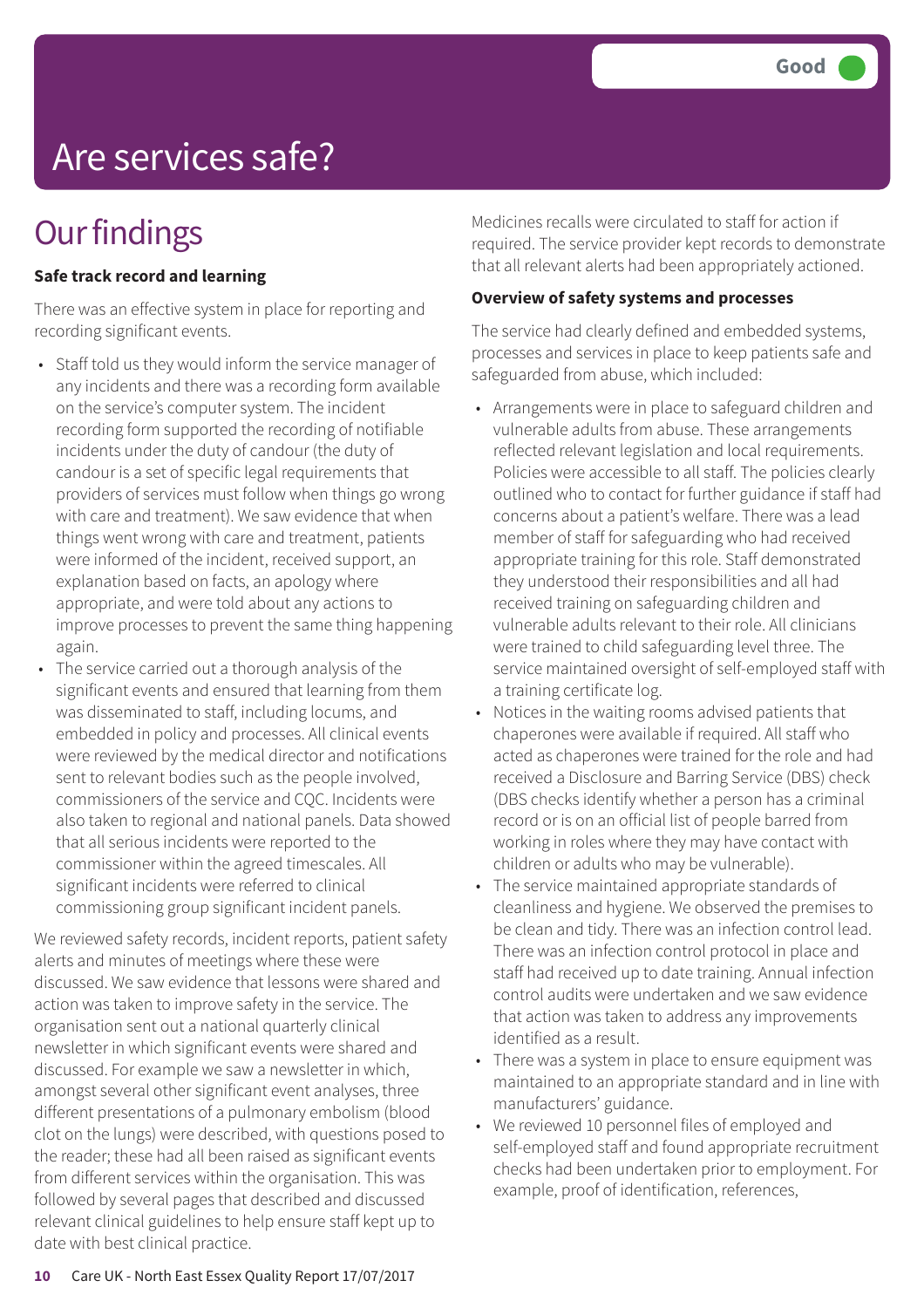### Are services safe?

qualifications, registration with the appropriate professional body, appropriate indemnity and the appropriate checks through the Disclosure and Barring Service.

#### **Medicines Management**

- The arrangements for managing medicines at the service, including emergency medicines and vaccines, kept patients safe (including obtaining, prescribing, recording, handling, storing, security and disposal). The service carried out regular medicines audits, with the support of the local CCG medicines management team, to ensure prescribing was in accordance with evidence based guidelines for safe prescribing. Blank prescription forms and pads were securely stored and there were systems in place to monitor their use.
- Patient Group Directions (PGDs) were used by urgent care practitioners (nurses or paramedics who did not prescribe medicines) to supply or administer medicines without a prescription. PGDs in use had been ratified in accordance with the Medicines and Healthcare products Regulatory Agency (MHRA) guidance.
- The service held stocks of controlled drugs (medicines that require extra checks and special storage because of their potential misuse) and had standard operating procedures in place that set out how controlled drugs were managed in accordance with the law and NHS England regulations. These included auditing and monitoring arrangements, and mechanisms for reporting and investigating discrepancies. We reviewed the controlled drugs register and checked the physical stocks stored on sites. The provider held a Home Office licence to permit the possession of controlled drugs within the service. There were also appropriate arrangements in place for the destruction of controlled drugs.
- Processes were in place for checking medicines, including those held at the service and also medicines bags for the out-of-hours vehicles.
- Arrangements were in place to ensure medicines and medical gas cylinders carried in the out-of-hours vehicles were stored appropriately.

#### **Monitoring risks to patients**

Risks to patients were assessed and well managed.

• There were procedures in place for monitoring and managing risks to patient and staff safety. There was a health and safety policy available with a poster in areas accessible to all staff that identified local health and safety representatives. The service had up to date fire risk assessments and carried out regular fire drills. All electrical equipment was checked to ensure the equipment was safe to use and clinical equipment was checked to ensure it was working properly. Clinical equipment that required calibration was calibrated according to the manufacturer's guidance. The service had a variety of other risk assessments in place to monitor safety of the premises such as control of substances hazardous to health and infection control and legionella (Legionella are bacteria which can contaminate water systems in buildings).

- There were systems in place to ensure the safety of the out of hours vehicles. Checks were undertaken at the beginning of each shift. Records were kept of MOT and servicing requirements. We checked the vehicles and found that all of the equipment was clean, well maintained and in date. There was a laminated sign to show new drivers what certain equipment looked like to aid understanding.
- Arrangements were in place for planning and monitoring the number of staff and mix of staff needed to meet patients' needs. There was a rota system in place for all the different staffing groups to ensure enough staff were on duty. The inspection team saw evidence that the rota system was effective in ensuring that there were enough staff on duty to meet expected demand. The management team monitored the amount of hours worked by staff, including self employed staff.

#### **Arrangements to deal with emergencies and major incidents**

The service had adequate arrangements in place to respond to emergencies and major incidents.

- There was an effective system to alert staff to any emergency.
- All staff received annual basic life support training, including use of an automated external defibrillator.
- The service had a defibrillator available on the premises and oxygen with adult and children's masks. A first aid kit and accident book were available.
- Emergency medicines were easily accessible and all staff knew of their location. All the medicines we checked were in date and stored securely.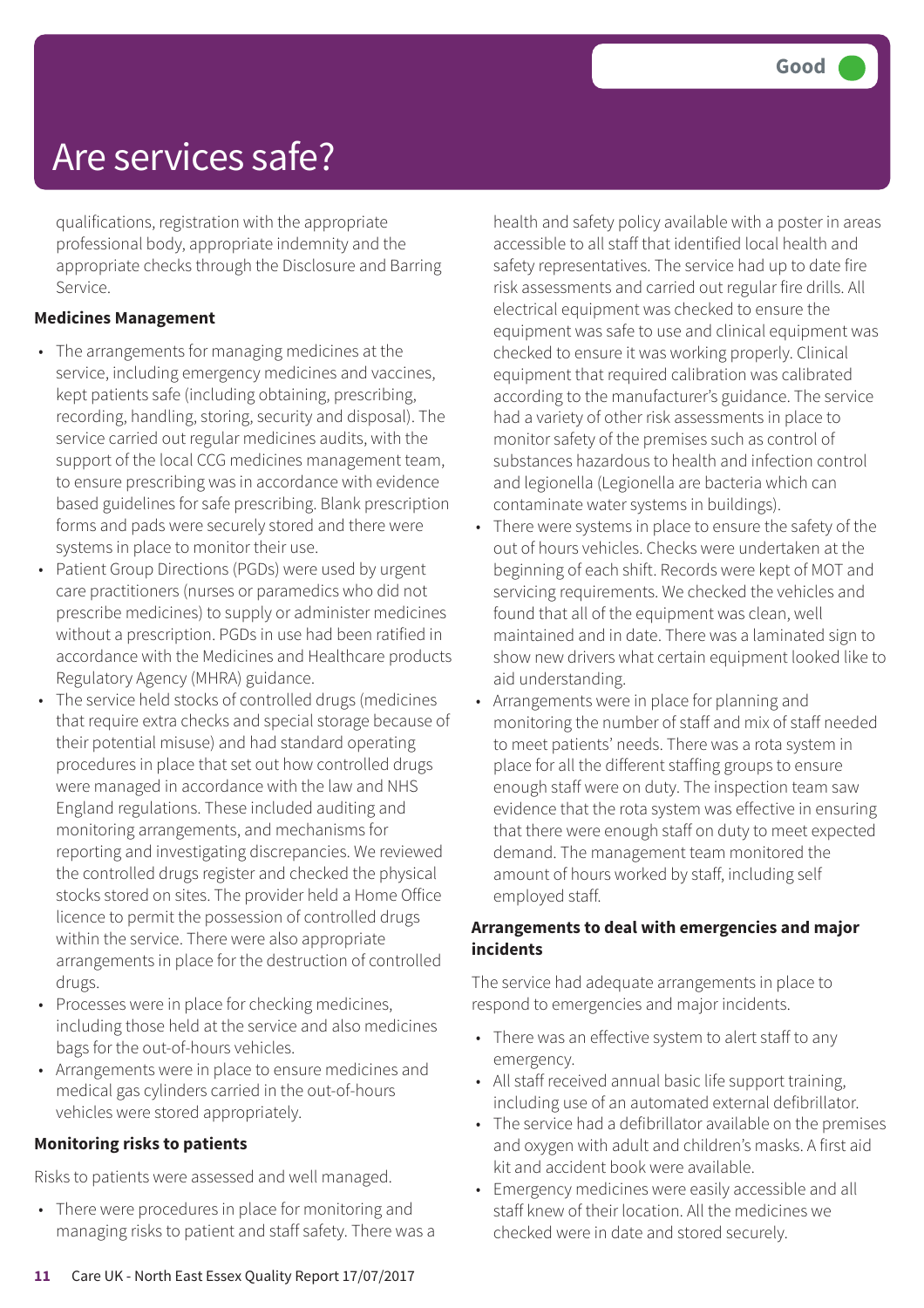### Are services safe?

• The service had a comprehensive business continuity plan in place for major incidents such as power failure or building damage. The plan included emergency

contact numbers for staff. Each location had a site specific business continuity kit which contained evacuation procedures, a site plan and a head office plan.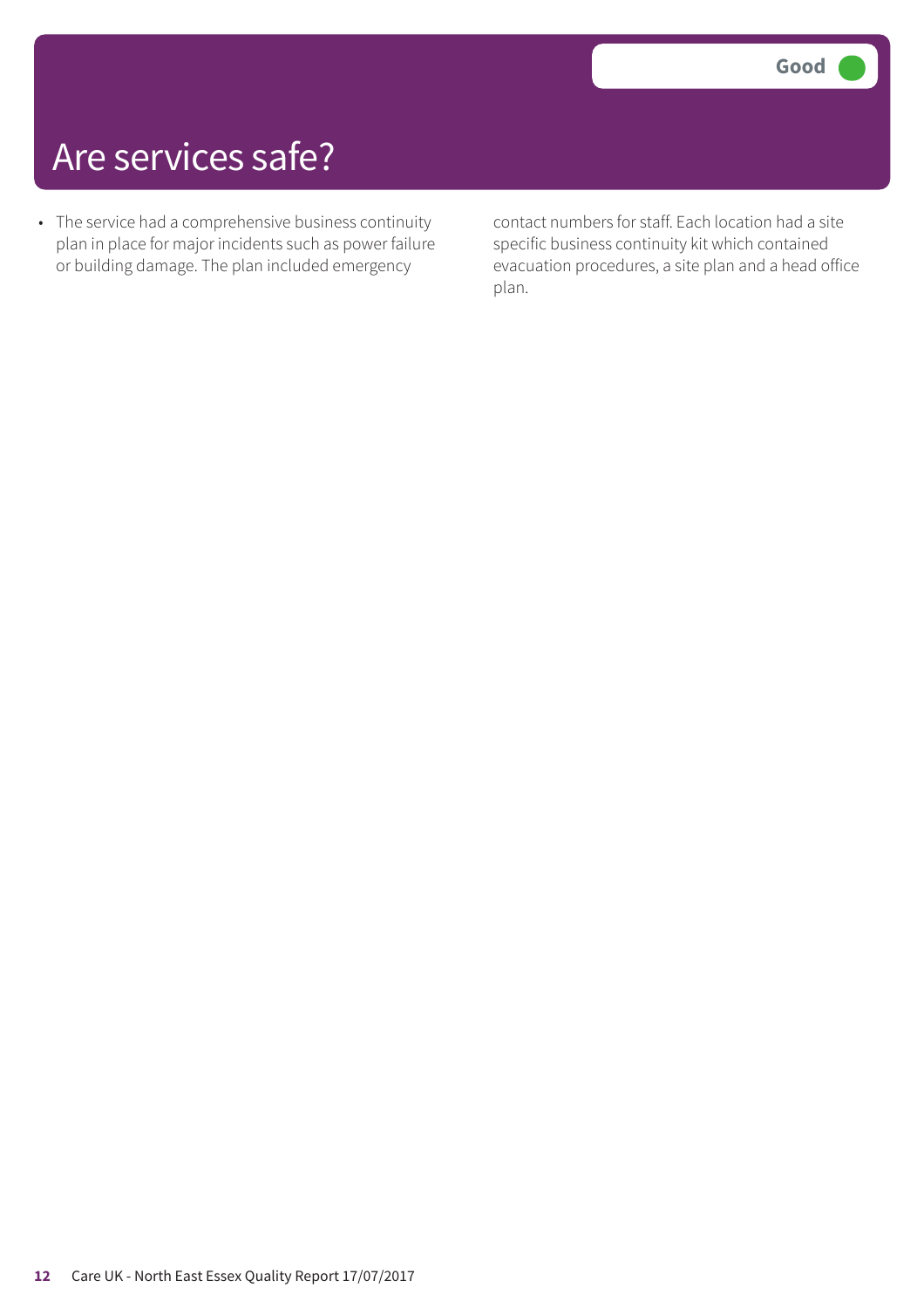### Are services effective?

(for example, treatment is effective)

### **Our findings**

#### **Effective needs assessment**

The service assessed needs and delivered care in line with relevant and current evidence based guidance and standards, including National Institute for Health and Care Excellence (NICE) best service guidelines.

- All alerts were emailed to the service manager and governance lead and disseminated to relevant parties. Alerts were also discussed at monthly minuted quality assurance (QA) meetings, added to a QA register and actioned as appropriate.
- The service had systems in place to keep all clinical staff up to date by emailing monthly clinical updates to clinicians.
- Staff had access to guidelines from NICE and used this information to deliver care and treatment that met patients' needs. They also had access to the Prescribing Advisory Database online.
- The service monitored that these guidelines were followed as part of the audits that they carried out of the activities of all clinical staff.

#### **Management, monitoring and improving outcomes for people**

From 1 January 2005, all providers of out-of-hours services have been required to comply with the National Quality Requirements (NQRs) for out-of-hours providers. This is a set of data designed to measure, in part, the timeliness of a provider's response to patient demand. The relevant requirements measure the critical areas of the timeliness of clinical assessment of the patient, whether by telephone or face to face and timeliness of face to face consultations at primary care centres or at the patients home. The NQRs are used to show the service is safe, clinically effective and responsive. Providers are required to report monthly to the clinical commissioning group on their performance against standards which includes audits, response times to phone calls, whether telephone and face to face assessments happened within the required timescales, seeking patient feedback and actions taken to improve quality.

We looked at the service NQRs in detail from March 2016 to February 2017.

• The performance of the service met both the NQR standards and locally agreed key performance

indicators. For example, patients categorised as "urgent" should be seen within two hours. This was achieved 98% of the time at a primary care centre (PCC) and 96% of the time at home. Patients categorised as "non-urgent" should be seen within six hours, this was achieved 99% of the time when the patient was seen at a PCC and 94% when at home.

- The NHS 111 service was able to book patients directly into the Care UK system for telephone, PCC or home consultations.
- Performance was maintained through a flexible approach with skilled co-ordinators managing demand. For example, at Primary Care Centres (PCCs) one appointment slot at the end of each hour was kept free for urgent matters. Co-ordinators could contact the GPs and ask them to use this slot for telephone consultations if demand for such consultations was rising. Similar flexibility was used in managing the PCCs. If waiting times at a particular PPC were rising staff would ring patients and offer them appointments at other PCCs which might be further away but where the waiting time was shorter. Staff reported that most patients appreciated the choice.

There was evidence of quality improvement including clinical audit.

- National monthly provider level audits were carried out on a rolling schedule. Approximately 30 audits were ongoing and completed yearly. Responsive audits were also carried out where appropriate, for example following a significant event within the organisation. Where indicated improvements made were implemented and monitored.
- The service participated in local audits, national benchmarking, accreditation, peer review and research.
- All clinicians had 1% of their consultations audited. This included face to face and telephone consultations. If the audits results fell below set levels then further audits were carried out. All clinicians received written feedback with respect to their audit results at least every three months. Outcomes were rated on a traffic light system of red, amber and green and where areas for improvement were identified, a remedial action plan was put in place in partnership with the regional medical director. Any complaints and incidents would be included in the discussions.

#### **Effective staffing**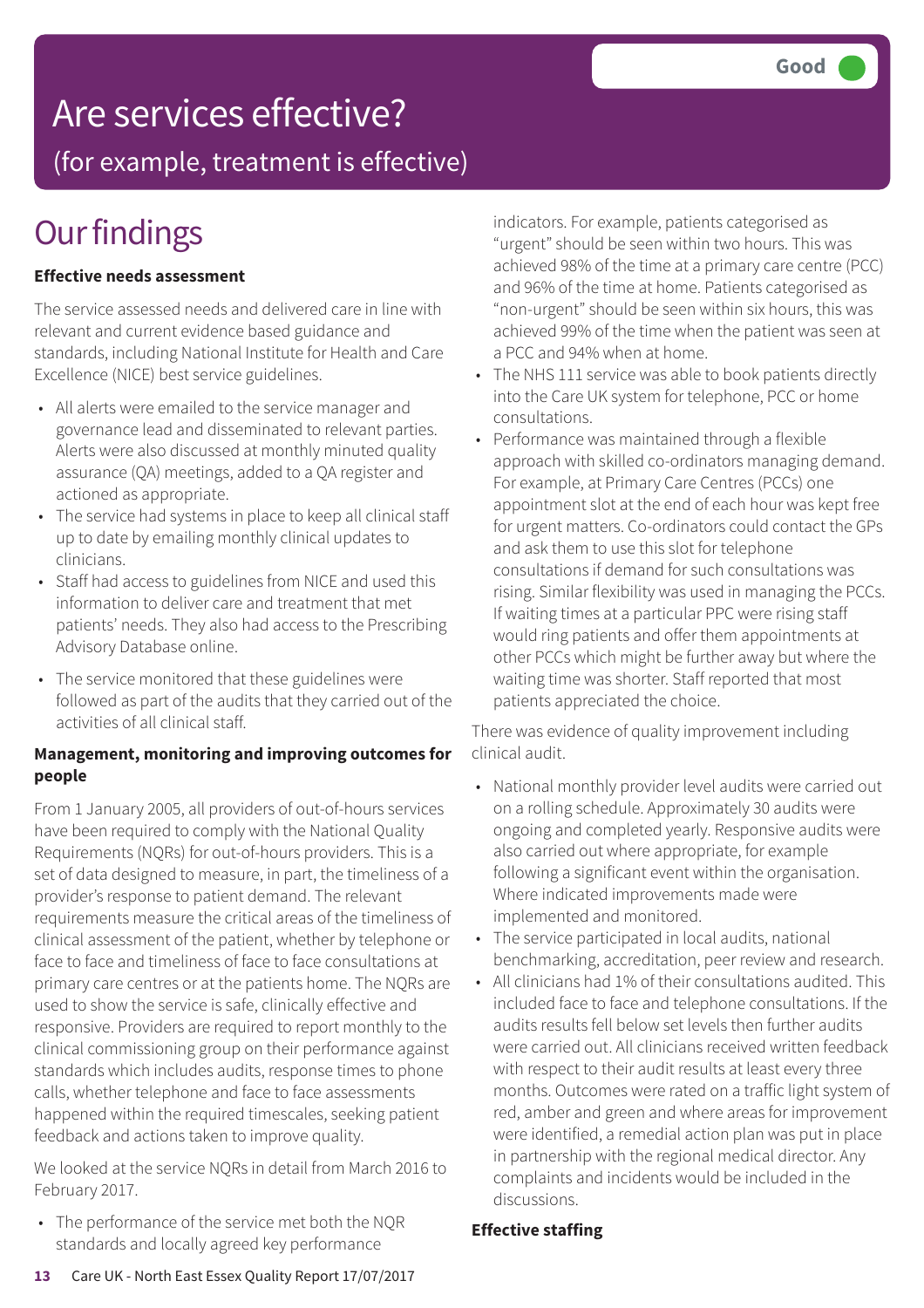# Are services effective?

(for example, treatment is effective)

Staff had the skills, knowledge and experience to deliver effective care and treatment.

- The service had an induction programme for all newly appointed staff, including self-employed staff. This covered topics including safeguarding, infection prevention and control, fire safety, health and safety and confidentiality. New staff were also supported to work alongside other staff and their performance was regularly reviewed during their induction period. Clinical staff also underwent an induction which was completed, signed off and stored in their records.
- The service could demonstrate how they ensured role-specific training and updating for relevant staff. For example, training for telephone consultations included theory and practical training. GP trainees underwent a comprehensive graded induction in both triage and consultations and were only allowed to treat patients on their own once they were experienced enough to do so.
- Advanced Nurse Practitioners (ANP) who undertook the role were signed off as competent and had received appropriate training in clinical assessment. This included shadowing and a check of all the necessary competencies and discussion with the senior ANP as to which patient groups they could and could not treat. ANPs were not left to work alone and there was always a GP on site. Additionally they could contact any GP via the computer system or the senior ANP. The regional medical director could log in to the system from home to discuss issues if required. ANPs received regular appraisals and had 1% of their consultations audited. They received feedback and if necessary an action plan following audits.
- The learning needs of staff were identified through a system of appraisals, meetings and reviews of service development needs. Staff had access to appropriate training to meet their learning needs and to cover the scope of their work. This included ongoing support, one-to-one meetings, coaching and mentoring, and clinical supervision.
- Staff received training that included: safeguarding, fire safety awareness, basic life support and information governance. Staff had access to and made use of e-learning training modules and in-house training. The service had created an in-house learning app for staff to use on their phones and handheld tablet devices. This

had led to a 100% uptake of mandatory training courses for all staff within the organisation. The service had provided customer service training for staff members and a refresher course was scheduled for April 2017.

- Any clinical staff that had not completed mandatory training within the required time frame were not allowed to work until the training was completed.
- Training needs were monitored monthly by the local quality assurance group and formed part of their report to the provider's senior management team.

#### **Coordinating patient care and information sharing**

The information needed to plan and deliver care and treatment was available to relevant staff in a timely and accessible way through the service's patient record system and their intranet system.

- This included access to special notes and summary care records which detailed information provided by the person's GP. This helped the out of hours staff in understanding a person's need.
- The service shared relevant information with other services in a timely way, for example when referring patients to other services.
- The service worked collaboratively with the NHS 111 provider in their area. The NHS 111 service was able to directly transfer patients to the Care UK system for telephone, PCC or home consultations.
- The service worked collaboratively with other services. Patients who could be more appropriately seen by their registered GP or an emergency department were referred. If patients needed specialist care, the out-of-hours service, could refer to specialties within the hospital.

The service worked with other service providers to meet patients' needs and manage patients with complex needs, such as those receiving end of life care. It sent out-of-hours notes to the registered GP services electronically by 8am the next morning.

#### **Consent to care and treatment**

Staff sought patients' consent to care and treatment in line with legislation and guidance.

• Staff understood the relevant consent and decision-making requirements of legislation and guidance, including the Mental Capacity Act 2005.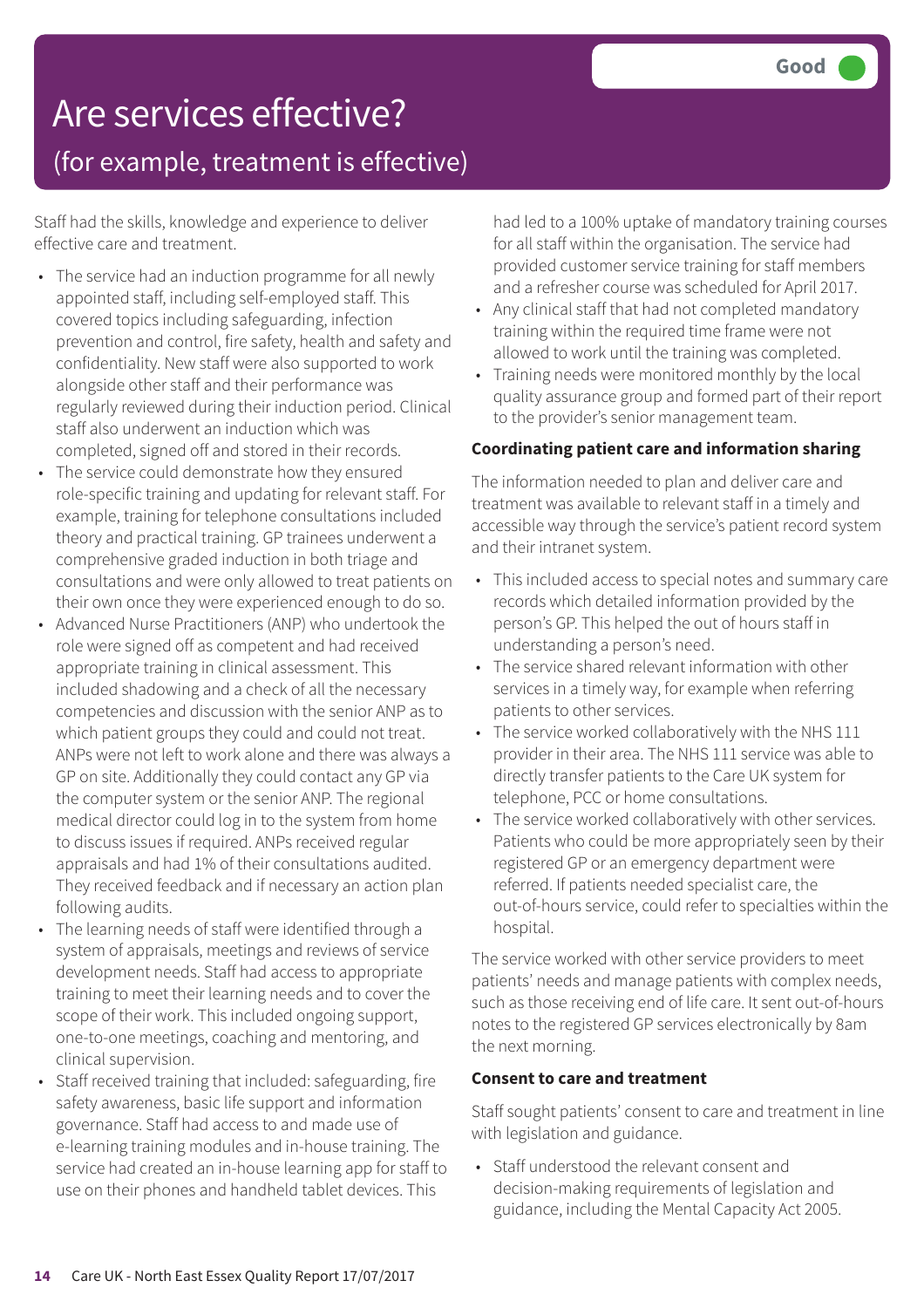### Are services effective?

(for example, treatment is effective)

- When providing care and treatment for children and young people, staff carried out assessments of capacity to consent in line with relevant guidance.
- Where a patient's mental capacity to consent to care or treatment was unclear clinical staff assessed the patient's capacity and, recorded the outcome of the assessment.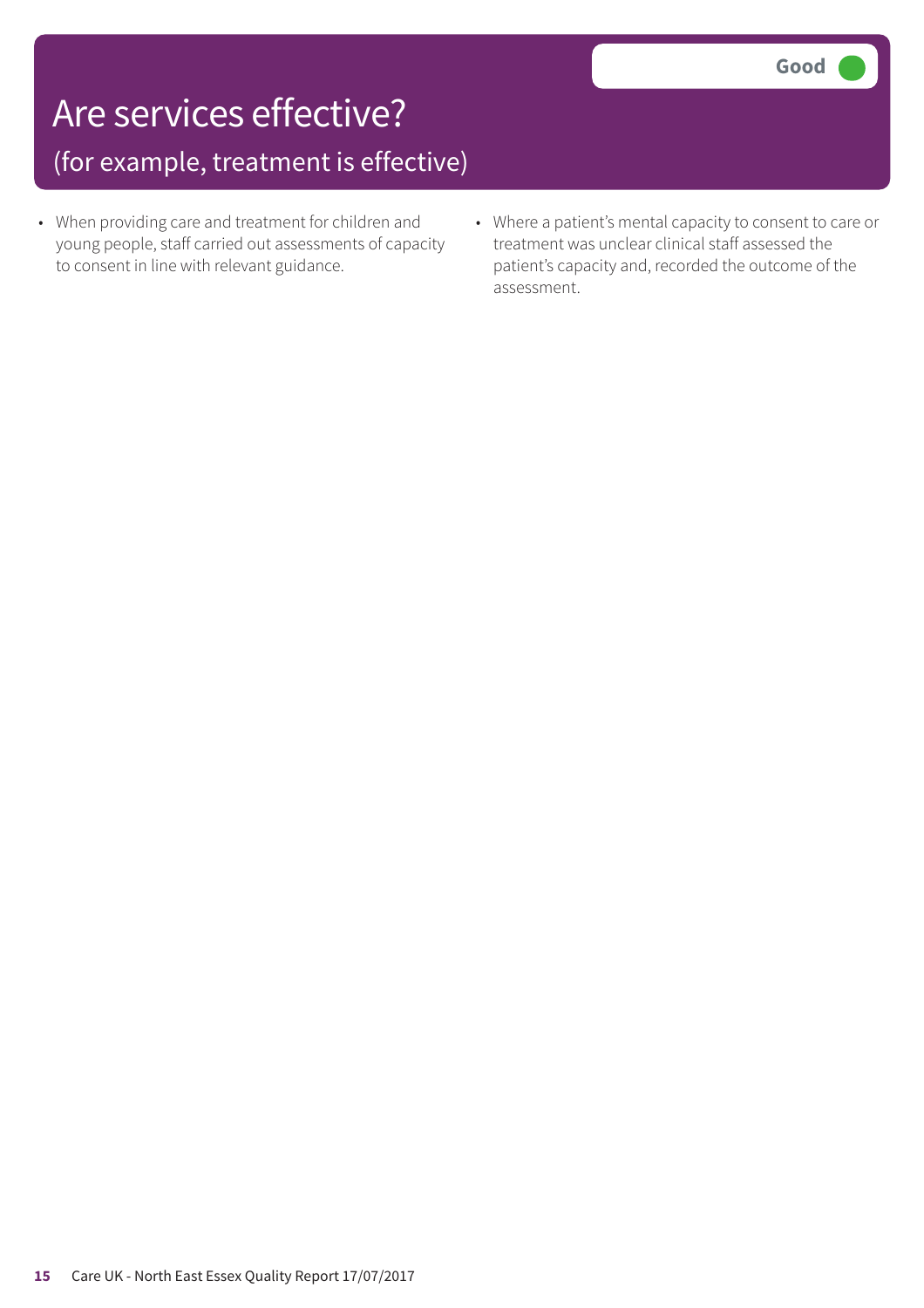# Are services caring?

### **Our findings**

#### **Kindness, dignity, respect and compassion**

We observed members of staff were courteous and very helpful to patients and treated them with dignity and respect.

- Curtains were provided in consulting rooms to maintain patients' privacy and dignity during examinations, investigations and treatments.
- We noted that consultation and treatment room doors were closed during consultations; conversations taking place in these rooms could not be overheard.
- Reception staff knew when patients wanted to discuss sensitive issues or appeared distressed they could offer them a private room to discuss their needs.

All 15 of the patient Care Quality Commission comment cards we received were positive about the service experienced. Patients said they felt the service offered a good service and staff were helpful, caring and treated them with dignity and respect. Comment cards highlighted that staff responded compassionately when they needed help and provided support when required.

The National GP Patient Survey, published in July 2016, asked patients about their satisfaction with their local out-of-hours service. The survey covered patients living within boundaries of the North East Essex Clinical Commissioning Group. 10,388 surveys were sent out and 4,507 were returned completed, which represented a 45% response rate. Patients were asked "how would you describe your last experience of NHS services when you wanted to see a GP but your GP surgery was closed" and 69% of patients thought the service was either good or fairly good. This was higher than the national average of 67%.

#### **Care planning and involvement in decisions about care and treatment**

Patients told us they felt involved in decision making about the care and treatment they received. They also told us

they felt listened to and supported by staff and had sufficient time during consultations to make an informed decision about the choice of treatment available to them. Patient feedback from the comment cards we received was also positive and aligned with these views.

The service gathered feedback from patients which influenced service development. The service proactively sought patient feedback following consultations using a short survey installed on handheld tablet devices. This was frequently analysed to highlight any trends in feedback. In the primary care centres there were posters in the waiting areas that encouraged patients to comment on the services provided. The provider conducted surveys of patients' experience on an ongoing basis. In January 2017, 449 patients had responded on their survey tablet and 94% said they were extremely likely or likely to recommend the service they had received with additional 4% as neutral. 97% of patients said throughout the consultation they felt the doctor or nurse listened carefully to what they had to say and 98% said they felt treated with respect during the consultation. The trends in feedback were closely monitored by the senior management team.

The service provided facilities to help patients be involved in decisions about their care.

- Staff told us that translation services were available for patients who did not have English as a first language. We saw notices in the reception areas informing patients this service was available. A clinician's handbook was available in each room with clear instructions on how to obtain an interpreter.
- A communication book for patients containing pictorial representations of pain levels, parts of the body and ailments was available for staff to use to help explain things to patients including children, those who may not have English as their first language or who had learning difficulties.
- Information leaflets were available in easy read format.
- There were facilities for people with hearing impairment in all of the sites we visited, including a hearing aid loop.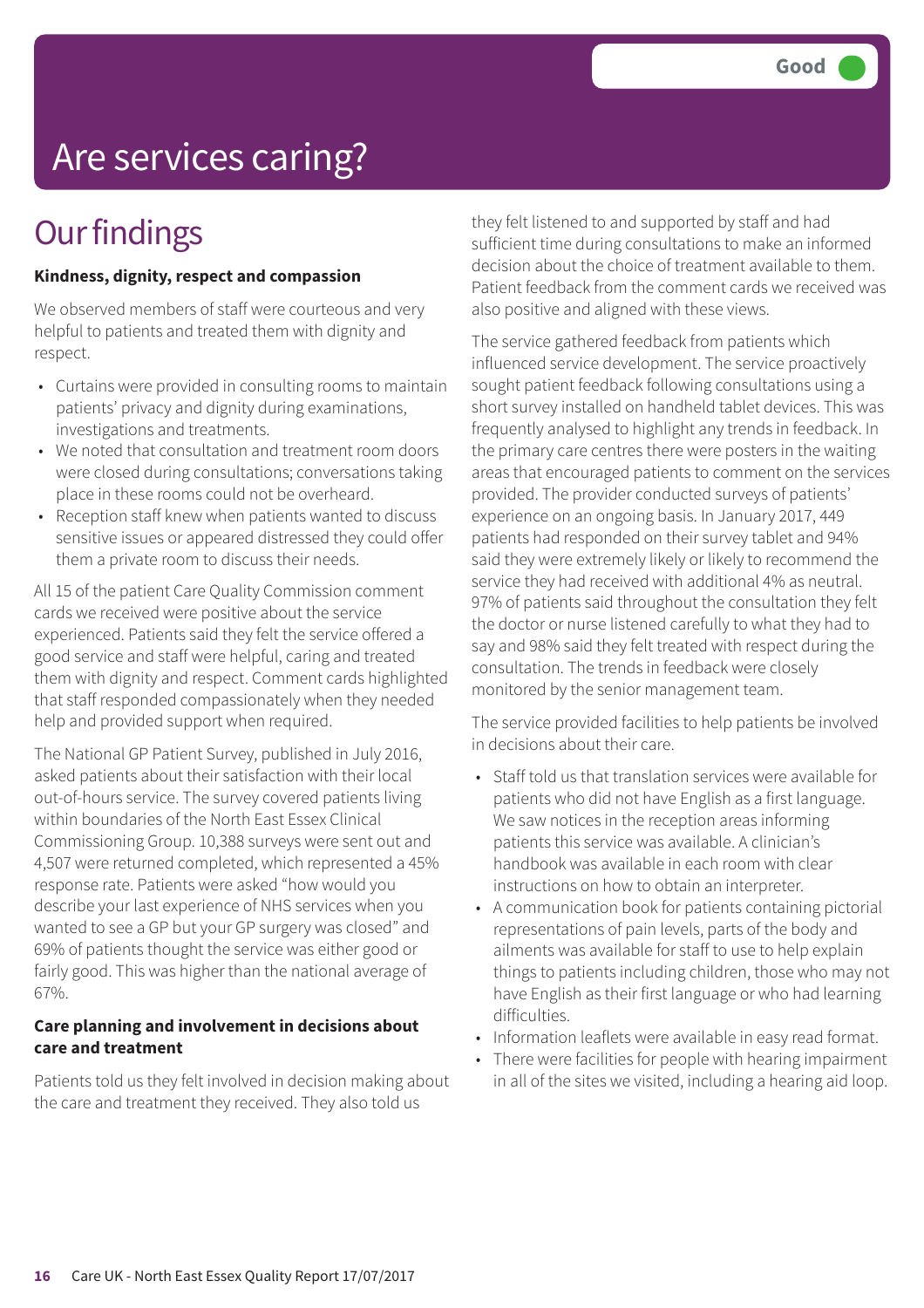# Are services responsive to people's needs?

(for example, to feedback?)

### **Our findings**

#### **Responding to and meeting people's needs**

The service reviewed the needs of its local population and engaged with its commissioners to secure improvements to services where these were identified.

- Home visits were available for patients whose clinical needs resulted in difficulty attending the service.
- There were accessible facilities and a hearing loop and translation services available. Staff had access to a telephone interpreter service whereby a teleconference could be set up to include the patient, interpreter and clinician.
- Reasonable adjustments had been made and action was taken to remove barriers when patients find it hard to use or access services.
- There were arrangements in place to cover equality and diversity issues and there were policies to support staff in understanding and meeting the needs of patients who may require extra support.

#### **Access to the service**

The service operated between 6.30pm to 8am Monday to Thursday and from 6.30pm Friday to 8am on Monday and all bank holidays.

The service operated from three sites at the following times:

- The Primary Care Centre, Colchester: 6.30pm to 8am weekdays, 24 hours a day on weekends and bank holidays.
- Clacton and District Hospital, Clacton: 6.30pm to 8am weekdays, 24 hours a day on weekends and bank holidays.
- Harwich Hospital, Harwich: Saturdays 1pm to 4pm, Sundays 1.30pm to 3.30pm (example hours only - both dependant on demand and available to be opened at any time during the OOH period).

Patients could access the service via NHS 111. The service did not see 'walk in' patients and those that came in were told to ring NHS 111 unless they needed urgent care in which case they would be stabilised before referring on. There were arrangements in place for people at the end of their life so they could contact the service directly.

Patients could access the service via NHS 111. There were arrangements for health care professionals to bypass the NHS 111 service and contact the out-of-hours service directly.

Feedback received from patients from the CQC comment cards and from the National Quality Requirements scores indicated that in most cases patients were seen in a timely way.

The service had a system in place to assess:

- whether a home visit was clinically necessary; and
- the urgency of the need for medical attention.

Requests for home visits received a call back from the triage GP who gathered information and assessed both the most appropriate venue for the consultation and also the urgency of the need for medical attention.

#### **Listening and learning from concerns and complaints**

The service had an effective system in place for handling complaints and concerns.

- Its complaints policy and procedures were in line with the NHS England guidance and their contractual obligations.
- The patient experience lead co-ordinated the handling of all complaints in the service.
- We saw that information was available to help patients understand the complaints system. For example; posters were displayed in primary care centres and the patient information leaflets also contained the relevant information.

We looked at a number of complaints received in the last 12 months and found these were satisfactorily handled and dealt with in a timely way with openness and transparency. All complaints were logged on the system including verbal complaints. Patients received a letter of acknowledgement within three days and the service aimed to resolve the complaint within 20 days. If there was to be a delay, the complainant was sent a letter with an explanation. All complaints were discussed at monthly quality assurance meetings. Current complaints were reviewed and closed ones were discussed to look for learning points and assess action that was taken to improve the quality of care. Every three months the figures were sent to the national governance lead and details of the complaint including the clinician involved were logged.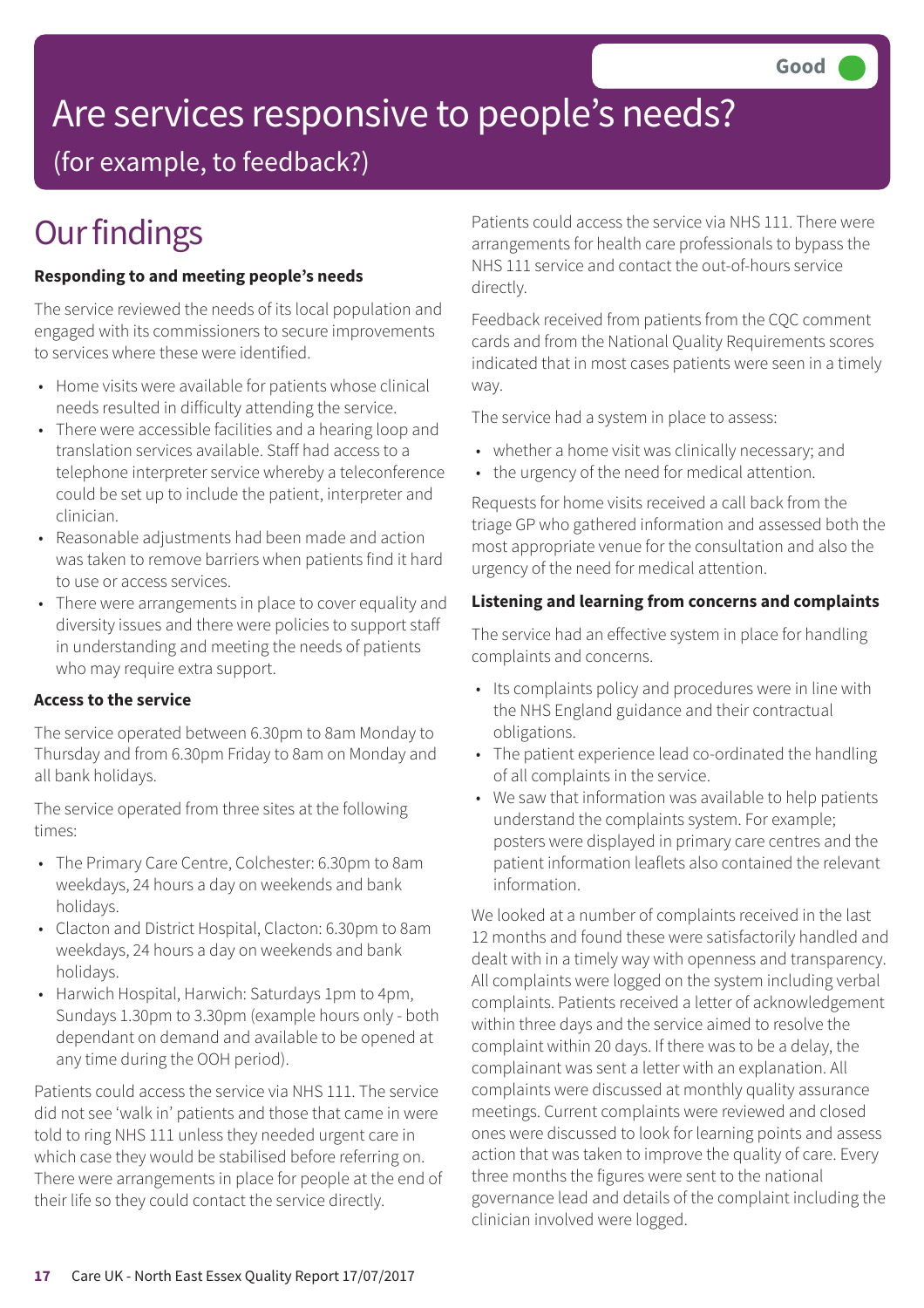### Are services well-led?

(for example, are they well-managed and do senior leaders listen, learn and take appropriate action)

### **Our findings**

#### **Vision and strategy**

The leadership, governance and culture of the organisation were used to drive and improve the delivery of high quality person-centred care.

The service had a clear vision to deliver a high quality service and promote good outcomes for people using the service. This included statements that outlined that the service "differentiated itself by the quality of their services, ensuring they were innovative and customer focussed", they aimed "to be the partner of choice and the provider of choice for patients, trusted to deliver the right care, in the right place, at the right time" amongst others.

The service had an effective strategy and supporting business plans that reflected the vision and values and were regularly monitored. Staff we spoke with were aware of the vision and values.

#### **Governance arrangements**

The service had an overarching governance framework that supported the delivery of the strategy and good quality care. This outlined the structures and procedures in place and ensured that:

- There was a clear staffing structure and that staff were aware of their own roles and responsibilities. Locally, day to day management of the service rested with the service manager together with the local medical, nursing, quality, audit and governance leads.
- Service specific policies were implemented and were available to all staff.
- The service had a good understanding of their performance against National Quality Requirements. These were discussed at senior management and board level. Performance was shared with staff and the local clinical commissioning group as part of contract monitoring arrangements.
- A programme of continuous clinical and internal audit was used to monitor quality and to make improvements.
- There were arrangements for identifying, recording and managing risks, issues and implementing mitigating actions.

#### **Leadership and culture**

On the day of inspection the provider of the service demonstrated they had the experience, capacity and capability to run the service and ensure high quality care. They told us they prioritised safe, high quality and compassionate care. Staff told us that members of the senior management team were approachable and always took the time to listen to all members of staff.

The service was aware of and had systems in place to ensure compliance with the requirements of the duty of candour (the duty of candour is a set of specific legal requirements that providers of services must follow when things go wrong with care and treatment). This included support training for all staff on communicating with patients about notifiable safety incidents. The provider encouraged a culture of openness and honesty. The service had systems in place to ensure that when things went wrong with care and treatment:

- The service gave affected people an explanation based on facts and an apology where appropriate, in compliance with the NHS England guidance on handling complaints.
- The service kept written records of verbal interactions as well as written correspondence.

There was a clear leadership structure in place and staff felt supported by management.

- There were arrangements in place to ensure the staff were kept informed and up-to-date. This included quarterly national newsletters.
- Staff told us there was an open culture within the service and they had the opportunity to raise any issues and felt confident and supported in doing so.
- Staff said they felt respected, valued and supported. Staff had the opportunity to contribute to the development of the service.
- Staff had access to the employee assistance programme for professional and personal matters.

There were clear lines of accountability within the service. The service's leadership structure was set up in such a way that there was local leadership accountable for delivery of the out-of-hours service. The local leadership team were supported and overseen by a national leadership team who in turn were overseen by board level management.

The leadership team had been engaged in projects to ensure a focus on high quality and performance, such as work with the local Clinical Commissioning Group (CCG) to